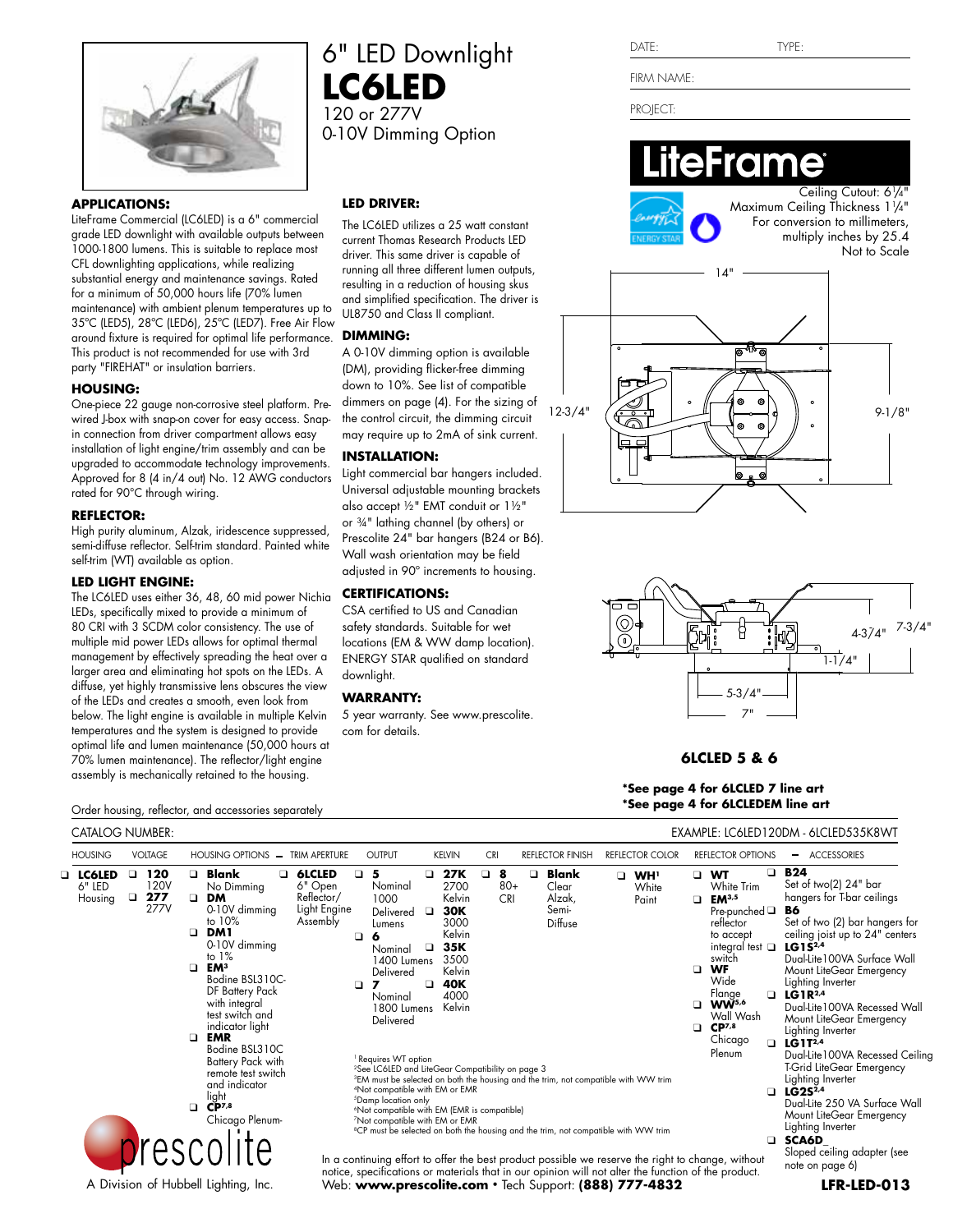# PHOTOMETRIC DATA

|                         | LiteFrame - 6" LC6LED Downlight |  |
|-------------------------|---------------------------------|--|
| $\overline{\mathsf{A}}$ |                                 |  |

| <b>DRIVER DATA</b>            | 6LCLED5xxx                         | <b>6LCLED6xxx</b>                  | 6LCLED7xxx                         |
|-------------------------------|------------------------------------|------------------------------------|------------------------------------|
| Input Voltage                 | 120, 277V                          | 120, 277V                          | 120, 277V                          |
| Input Frequency               | 50/60 Hz                           | 50/60 Hz                           | 50/60 Hz                           |
| Input Current                 | $0.142$ (120 $v$ )                 | 0.179 (120v)                       | 0.217 (120v)                       |
|                               | $0.061$ (277 $v$ )                 | $0.078$ (277 $v$ )                 | $0.094$ (277 $v$ )                 |
| Input Power                   | 17.0W                              | 21.5W                              | 26.0W                              |
| Constant Current Output 700mA |                                    | 700mA                              | 700 <sub>m</sub> A                 |
| Power Factor                  | $\ge 0.90$                         | $\ge 0.90$                         | $\ge 0.90$                         |
| THD                           | < 25%                              | <20%                               | $<20\%$                            |
| <b>EMI Filtering</b>          | FCC 47CFR                          | FCC 47CFR                          | FCC 47CFR                          |
|                               | Part 15, Class A                   | Part 15, Class A                   | Part 15, Class A                   |
| <b>Operating Temperature</b>  | -30 $\degree$ C to +35 $\degree$ C | -30 $\degree$ C to +28 $\degree$ C | -30 $\degree$ C to +25 $\degree$ C |
| Dimmina                       | $0-10V$                            | $0-10V$                            | 0-10V                              |

**Lumen Multiplier Table**

Photometrics for the LC6LED are published below at a nominal 3500 Kelvin temperature. This table may be used to approximate the lumen values at different Kelvin temperatures. Power consumption would stay the same.

| 5000 Kelvin | 1.14 |
|-------------|------|
| 4000 Kelvin | 1.03 |
| 3500 Kelvin | 1.00 |
| 3000 Kelvin | 1.00 |
| 2700 Kelvin | 0.91 |
|             |      |

**SQ. METER**

**ZONAL LUMEN SUMMARY** ZONE LUMENS 0-60 1104 0-90 1107 90-180 0 0-180 1107

**ZONAL LUMEN SUMMARY** ZONE LUMENS 0-60 | 1420 0-90 1424

**Room Cavity Ratio**

**LC6LED120 6LCLED535K8** 

**LUMINANCE DATA IN CANDELA/**

**LUMINANCE DATA IN CANDELA/**

Angle in Vertical Average - 0° 45° 22784

Angle in Vertical Average - 0° 45° 16033 55° 1040 65° 424 75° 231 85° 0

Over-voltage, over-current, short-circuit protected

When operating in EM mode, the fixture will deliver approximately 30% of the published full lumen output.

90 0

**CANDELA DISTRIBUTION DEG CANDELA** 0 749 5 737 15 733 25 768

# **LC6LED120 6LCLED535K8**

LED Light Engine: 3500K, 80+ CRI System Wattage: 17.0W Fixture Delivered Lumens: 1107 Fixture Efficacy: 65.1 Spacing Criteria: 1.1



Tested at 25ºC Ambient in accordance to IESNA LM-79-2008

### **LC6LED120 6LCLED635K8**

LED Light Engine: 3500K, 80+ CRI System Wattage: 21.5W Fixture Delivered Lumens: 1424 Fixture Efficacy: 66.2



**CANDELA DISTRIBUTION DEG CANDELA** 0 952 5 947<br>15 927 927 25 931



65 3 75 1 85 0<br>90 0  $90$ 

#### 55° 1664 65° 424 75° 231 85° 0 90-180 0 0-180 1424

**COEFFICIENTS OF UTILIZATION** Zonal Cavity Method

1 113 110 107 105 110 199 195 192 | 96 193 100 100 198 179 189 194<br>
2 107 101 97 193 104 99 195 12 | 96 193 100 100 198 198 198 198<br>
4 194 86 80 75 193 85 193 175 175 176 176 176 178 199 176 177 189<br>
5 89 80 73 88 87 79 7

**10** 66 55 49 45 65 55 49 45 54 48 44 53 48 44 53 48 44

% Effective Ceiling Cavity Reflectance<br>70% | 50% | 30% **80% 70% 50% 30% 10%** 20% Effective Floor Cavity Reflectance % Wall Reflectance **70 50 30 10 70 50 30 10 50 30 10 50 30 10 50 30 10**

**SQ. METER**

|                       |     |                                        |     |    |         |     |    |                     |    |     |    |                                        |     |    |     |    | Lonar oavity iviolitoa |
|-----------------------|-----|----------------------------------------|-----|----|---------|-----|----|---------------------|----|-----|----|----------------------------------------|-----|----|-----|----|------------------------|
|                       |     | % Effective Ceiling Cavity Reflectance |     |    |         |     |    |                     |    |     |    |                                        |     |    |     |    |                        |
|                       |     | 80%                                    |     |    |         | 70% |    |                     |    | 50% |    |                                        | 30% |    | 10% |    |                        |
|                       |     |                                        |     |    |         |     |    |                     |    |     |    | 20% Effective Floor Cavity Reflectance |     |    |     |    |                        |
| Room Caviry<br>Ratio  |     |                                        |     |    |         |     |    | % Wall Reflectance  |    |     |    |                                        |     |    |     |    |                        |
|                       | 70  | 50                                     | 30  | 10 | 70      | 50  | 30 | 10                  | 50 | 30  | 10 | 50                                     | 30  | 10 | 50  | 30 | 10                     |
| 1                     |     | 113 110                                | 107 |    | 105 110 | 108 |    | 105 103 104 102 100 |    |     |    | 100                                    | 98  | 97 | 96  | 95 | 94                     |
| 2                     | 106 | 101                                    | 97  | 93 | 104     | 99  | 95 | 92                  | 96 | 93  | 90 | 93                                     | 90  | 88 | 90  | 88 | 86                     |
| 3                     | 100 | 93                                     | 87  | 83 | 98      | 92  | 86 | 82                  | 89 | 85  | 81 | 86                                     | 83  | 80 | 84  | 81 | 78                     |
| 4                     | 94  | 86                                     | 79  | 75 | 92      | 84  | 79 | 74                  | 82 | 77  | 73 | 80                                     | 76  | 72 | 78  | 75 | 72                     |
| 5                     | 88  | 79                                     | 72  | 68 | 87      | 78  | 72 | 67                  | 76 | 71  | 67 | 74                                     | 70  | 66 | 73  | 69 | 65                     |
| 6                     | 83  | 73                                     | 66  | 62 | 82      | 72  | 66 | 61                  | 71 | 65  | 61 | 69                                     | 64  | 60 | 68  | 63 | 60                     |
| 7                     | 78  | 68                                     | 61  | 56 | 77      | 67  | 61 | 56                  | 66 | 60  | 56 | 64                                     | 59  | 55 | 63  | 59 | 55                     |
| 8                     | 74  | 63                                     | 56  | 52 | 72      | 62  | 56 | 52                  | 61 | 55  | 51 | 60                                     | 55  | 51 | 59  | 54 | 51                     |
| 9                     | 70  | 59                                     | 52  | 48 | 68      | 58  | 52 | 47                  | 57 | 51  | 47 | 56                                     | 51  | 47 | 55  | 50 | 47                     |
| 10                    | 65  | 55                                     | 48  | 44 | 64      | 54  | 48 | 44                  | 53 | 48  | 44 | 53                                     | 47  | 44 | 52  | 47 | 43                     |
| LC6LED120 6LCLED635K8 |     |                                        |     |    |         |     |    |                     |    |     |    |                                        |     |    |     |    | <b>Test No. 9440</b>   |

**COEFFICIENTS OF UTILIZATION** Zonal Cavity Method

Test No. 9440

Tested at 25ºC Ambient in accordance to IESNA LM-79-2008



Web: **www.prescolite.com** • Tech Support: **(888) 777-4832**

701 Millennium Boulevard • Greenville, SC 29607 U.S.A. • Phone (864) 678-1000 **THE REPORT IS A COPYRIGHT ON PUBLISHED ON PUBLISHED ON PUBLISHED ON PUBLISHED ON PUBLISHED ON PUBLISHED IS A SERVED ON PUBLISHED ON PUBLISHED IS BASED ON PUBLISHED INDUSTRY PROCEDURES.** Specifications subject to change without notice. • Printed in U.S.A. • LFR-LED-013 • 3/27/15



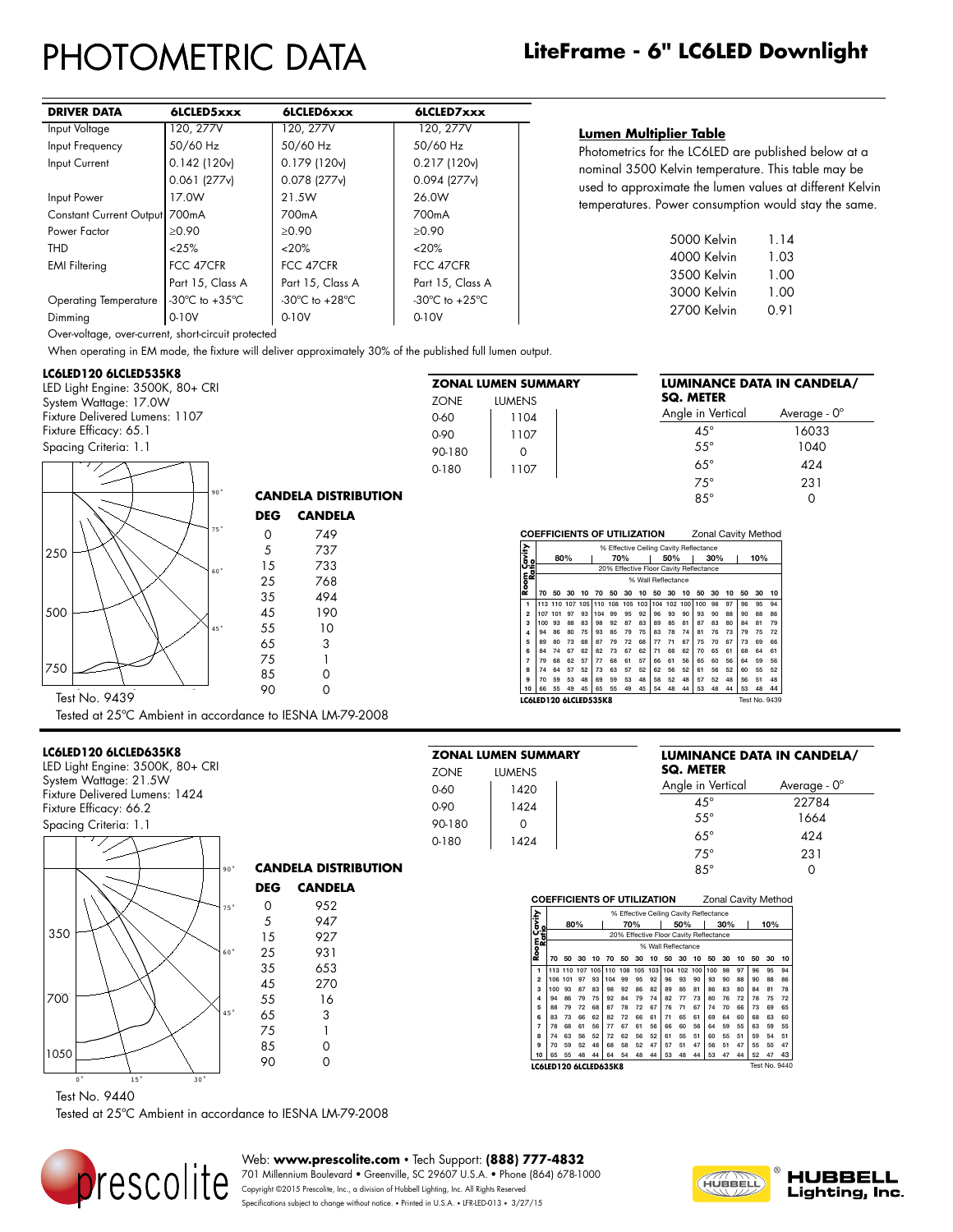# **LC6LED120 6LCLED735K8**

BALLAST: 1 - Thomas Research Const. Current Driver w/ TP connected

LED Light Engine: 3500K, 80+ CRI System Wattage: 26.0W Fixture Delivered Lumens: 1797 Fixture Efficacy: 69.1 Spacing Criteria: 1.1



| <b>ZONAL LUMEN SUMMARY</b> |      |  |  |  |  |  |  |  |  |
|----------------------------|------|--|--|--|--|--|--|--|--|
| <b>ZONE</b><br>LUMENS      |      |  |  |  |  |  |  |  |  |
| 0-60                       | 1791 |  |  |  |  |  |  |  |  |
| $0 - 90$                   | 1797 |  |  |  |  |  |  |  |  |
| 90-180                     | ∩    |  |  |  |  |  |  |  |  |
| $0 - 180$                  | 1797 |  |  |  |  |  |  |  |  |

#### **LUMINANCE DATA IN CANDELA/ SQ. METER** Angle in Vertical Average - 0° 45° 26412<br>55° 2081 55° 2081

65° 565 75° 231 85° 0

| <b>COEFFICIENTS OF UTILIZATION</b> |     |                                        |     |     |     |     |     |     |     |                    |     |                                        |     |    |     |    | Zonal Cavity Method |
|------------------------------------|-----|----------------------------------------|-----|-----|-----|-----|-----|-----|-----|--------------------|-----|----------------------------------------|-----|----|-----|----|---------------------|
|                                    |     | % Effective Ceiling Cavity Reflectance |     |     |     |     |     |     |     |                    |     |                                        |     |    |     |    |                     |
| Room Cavity<br>Ratio               |     | 80%                                    |     |     |     |     | 70% |     |     | 50%                |     |                                        | 30% |    | 10% |    |                     |
|                                    |     |                                        |     |     |     |     |     |     |     |                    |     | 20% Effective Floor Cavity Reflectance |     |    |     |    |                     |
|                                    |     |                                        |     |     |     |     |     |     |     | % Wall Reflectance |     |                                        |     |    |     |    |                     |
|                                    | 70  | 50                                     | 30  | 10  | 70  | 50  | 30  | 10  | 50  | 30                 | 10  | 50                                     | 30  | 10 | 50  | 30 | 10                  |
| 1                                  | 113 | 110                                    | 107 | 105 | 110 | 108 | 105 | 103 | 104 | 102                | 100 | 100                                    | 98  | 97 | 96  | 95 | 94                  |
| $\overline{2}$                     | 107 | 101                                    | 97  | 93  | 104 | 99  | 95  | 92  | 96  | 93                 | 90  | 93                                     | 90  | 88 | 90  | 88 | 86                  |
| 3                                  | 100 | 93                                     | 88  | 83  | 98  | 92  | 87  | 83  | 89  | 85                 | 81  | 87                                     | 83  | 80 | 84  | 81 | 79                  |
| 4                                  | 94  | 86                                     | 80  | 75  | 93  | 85  | 79  | 75  | 83  | 78                 | 74  | 81                                     | 76  | 73 | 79  | 75 | 72                  |
| 5                                  | 89  | 79                                     | 73  | 68  | 87  | 78  | 72  | 68  | 77  | 71                 | 67  | 75                                     | 70  | 67 | 73  | 69 | 66                  |
| 6                                  | 84  | 74                                     | 67  | 62  | 82  | 73  | 66  | 62  | 71  | 66                 | 61  | 70                                     | 65  | 61 | 68  | 64 | 61                  |
| 7                                  | 79  | 68                                     | 62  | 57  | 77  | 68  | 61  | 57  | 66  | 60                 | 56  | 65                                     | 60  | 56 | 64  | 59 | 56                  |
| 8                                  | 74  | 63                                     | 57  | 52  | 73  | 63  | 57  | 52  | 62  | 56                 | 52  | 61                                     | 55  | 52 | 60  | 55 | 51                  |
| $\ddot{a}$                         | 70  | 59                                     | 53  | 48  | 69  | 59  | 52  | 48  | 58  | 52                 | 48  | 57                                     | 51  | 48 | 56  | 51 | 48                  |
| 10                                 | 66  | 55                                     | 49  | 45  | 65  | 55  | 49  | 44  | 54  | 48                 | 44  | 53                                     | 48  | 44 | 52  | 48 | 44                  |
| LC6LED120 6LCLED735K8              |     |                                        |     |     |     |     |     |     |     |                    |     |                                        |     |    |     |    | Test No. 9441       |

 $Test No. 9441$ 

LUMINAIRE: 6" LiteFrame Commercial LED Wallwash Tested at 25ºC Ambient in accordance to IESNA LM-79-2008

# **LC6LED1206LCLED735K8 WW**

LED Light Engine: 3500K, 80+ CRI System Wattage: 26.1W Fixture Delivered Lumens: 1830 Fixture Efficacy: 70.1



Test No. 15.00244

Tested at 25ºC Ambient in accordance to IESNA LM-79-2008

| LUMINANCE DATA IN CANDELA/SQ. METER |       |               |         |
|-------------------------------------|-------|---------------|---------|
| Angle in Vertical                   | 0 DEG | <b>90 DEG</b> | 180 DEG |
| $4.5^\circ$                         | 32550 | 16662         | 14337   |
| $5.5^\circ$                         | 23885 | 764           | 669     |
| $6.5^\circ$                         | 8039  | 389           | 389     |
| $7.5^\circ$                         | 1694  | 423           | 423     |
| $8.5^\circ$                         |       |               |         |
|                                     |       |               |         |

|              | Æ.  |    | 2 <sup>r</sup> | 3'            | 4'                       |                                                                                              | $\uparrow$ units on $\uparrow$<br><b>3' CENTER</b> |    | <b>MULTIPLE UNITS</b> | $\pitchfork$ units on $\pitchfork$<br><b>4' CENTER</b> |     |
|--------------|-----|----|----------------|---------------|--------------------------|----------------------------------------------------------------------------------------------|----------------------------------------------------|----|-----------------------|--------------------------------------------------------|-----|
|              |     |    |                |               |                          | 3' DISTANCE FIXTURE MOUNTED OUT FROM WALLS<br><b>FOOTCANDLE DISTRIBUTION ON WALL SURFACE</b> |                                                    |    |                       |                                                        |     |
|              |     |    |                |               |                          |                                                                                              |                                                    |    |                       |                                                        |     |
| 1            | 5   | Λ  | 2              |               |                          | 8                                                                                            | 8                                                  | 8  | 3                     |                                                        | 3   |
| $\mathbf{2}$ | 10  | 8  | 4              | $\mathcal{P}$ |                          | 16                                                                                           | 16                                                 | 16 | 14                    | 6                                                      | 14  |
| 3            | 14  | 11 | $\overline{7}$ | 4             | 2                        | 23                                                                                           | 23                                                 | 23 | 18                    | 1.5                                                    | 18  |
| 4            | 1.5 | 13 | 9              | 5             | 3                        | 28                                                                                           | 28                                                 | 28 | 18                    | 17                                                     | 18  |
| 5            | 13  | 12 | 9              | 6             | 3                        | 28                                                                                           | 28                                                 | 28 | 18                    | 19                                                     | 18  |
| 6            | 10  | 10 | 9              | 6             | 4                        | 27                                                                                           | 27                                                 | 27 | 1.5                   | 18                                                     | 1.5 |
| 7            | 8   | 8  | $\overline{7}$ | 6             | 4                        | 25                                                                                           | 25                                                 | 25 | 14                    | 1.5                                                    | 14  |
| 8            | 6   | 6  | 6              | 5             | 4                        | 22                                                                                           | 22                                                 | 22 | 13                    | 12                                                     | 13  |
| ۰            | 5   | 5  | 5              | 5             | 4                        | 19                                                                                           | 19                                                 | 19 | 11                    | 10                                                     | 11  |
|              |     |    |                |               | LC6LED120-6LCLED735K8 WW |                                                                                              |                                                    |    |                       | Test No. 15.00244                                      |     |



Web: **www.prescolite.com** • Tech Support: **(888) 777-4832** 701 Millennium Boulevard • Greenville, SC 29607 U.S.A. • Phone (864) 678-1000 Copyright ©2015 Prescolite, Inc., a division of Hubbell Lighting, Inc. All Rights Reserved Specifications subject to change without notice. • Printed in U.S.A. • LFR-LED-013 • 3/27/15

**CANDELA DISTRIBUTION DEG 0.0 90.0 180.0** 0 1365 1365 1365 5 1356 1415 1420

25 955 1388 1417 35 709 763 697 45 420 215 185 55 250 8 7<br>65 62 3 3 65 62 3 3 75 8 2 2 85 0 0 0 90 0 0 0

1235